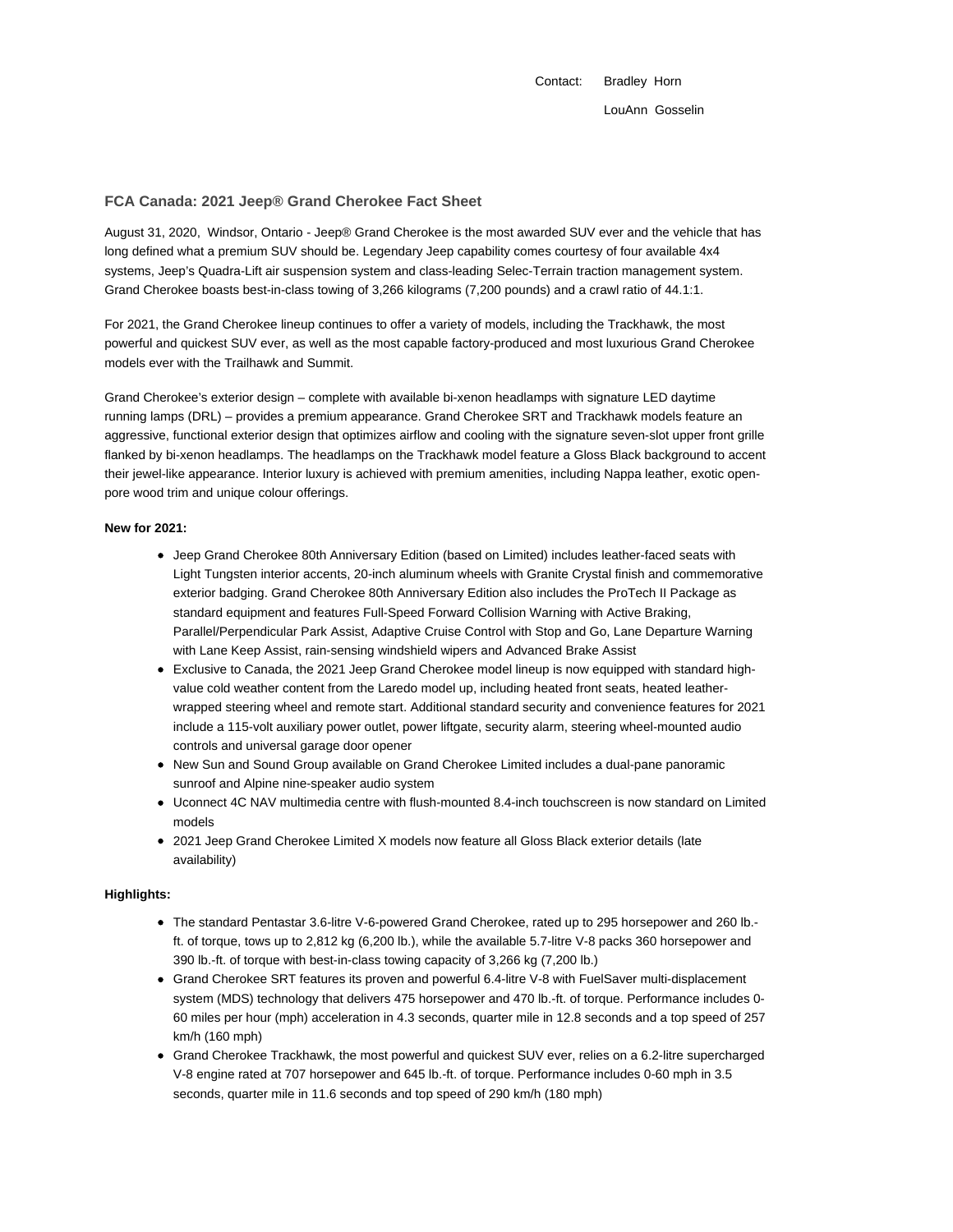- All Jeep Grand Cherokee engines are paired to the TorqueFlite eight-speed automatic transmission. In addition to enhancing fuel economy, the robust and durable eight-speed transmission delivers quick acceleration and precise, smooth shifting, enhancing ride quality to luxury car levels
- Grand Cherokee SRT and Trackhawk models feature five dynamic drive modes that allow owners the ability to personalize their drive experience whether it's on the road or on the track. The drive modes separately control the four-wheel-drive system, transmission, paddle shifters, stability control, suspension and steering. Drive Modes are pre-configured for Auto, Sport, Track, Snow and Tow settings via a switch on the centre console, while the custom setting lets the driver customize the drive experience to their favourite settings:
	- Auto Automatically adapts to any condition; uses a 40/60 rear torque split
	- Sport Transmission shift times are reduced by 50 per cent versus Auto mode; stability control, four-wheel-drive and steering systems are set for the typical enthusiast driving style; paddle shifters are enabled; the suspension is tightened without increasing impact harshness to deliver increased vehicle performance capability over Auto mode; uses 35/65 torque split
	- Track Transmission shift times are reduced 68 per cent to 160 milliseconds versus Auto mode; stability control, four-wheel-drive and steering systems are set for ultimate track performance; paddle shifters are enabled; the suspension is set to full firm to deliver maximum vehicle performance capability on smooth, dry surfaces; uses 30/70 torque split
	- Tow Alters torque delivery off the line for greater smoothness and adjusts suspension to combat pitch and yaw to deliver maximum towing performance; uses 60/40 torque split
	- Snow Maximizes traction to deliver optimized performance on snow with reduced engine horsepower; uses 50/50 torque split
- Standard launch control mimics a professional driver's inputs to optimize Grand Cherokee SRT and Trackhawk's performance by bringing engine, transmission, driveline, stability control and suspension in line for a textbook launch. Controlled by a button on the centre console, the result is improved and more consistent straight-line acceleration
- Quadra-Drive II with a rear Electronic Limited Slip Differential (ELSD) delivers industry-leading tractive capability. The system instantly detects tire slip and smoothly distributes engine torque to tires with traction. In some cases, the vehicle will anticipate low traction and adjust to proactively limit or eliminate slip
- Selec-Speed Control with Hill-ascent and Hill-descent Control allows drivers to control Grand Cherokee's  $\bullet$ speed both up and down steep, rugged grades with the steering wheel paddle shifters – without the need for throttle or brake input. Unique to its segment, Grand Cherokee Hill-descent Control also works when the vehicle is in reverse
- Jeep Grand Cherokee includes more than 70 safety and security features, as well as an array of advanced user-friendly technology features, such as the latest version of the award-winning Uconnect 8.4-inch touchscreen radio with standard Apple CarPlay, Android Auto, integrated climate and infotainment controls and a 7-inch customer-configurable multi-view display cluster

#### **Model Lineup**

For 2021, the Jeep Grand Cherokee lineup consists of seven models:

- Laredo
- Limited
- Trailhawk
- Overland
- Summit
- $\bullet$  SRT
- Trackhawk

Additional special-edition packages include the popular Altitude edition (built off Laredo), 80th Anniversary and Limited X (built off Limited) and the High Altitude Package (built off Overland).

#### **Available Exterior Colours:**

• Diamond Black